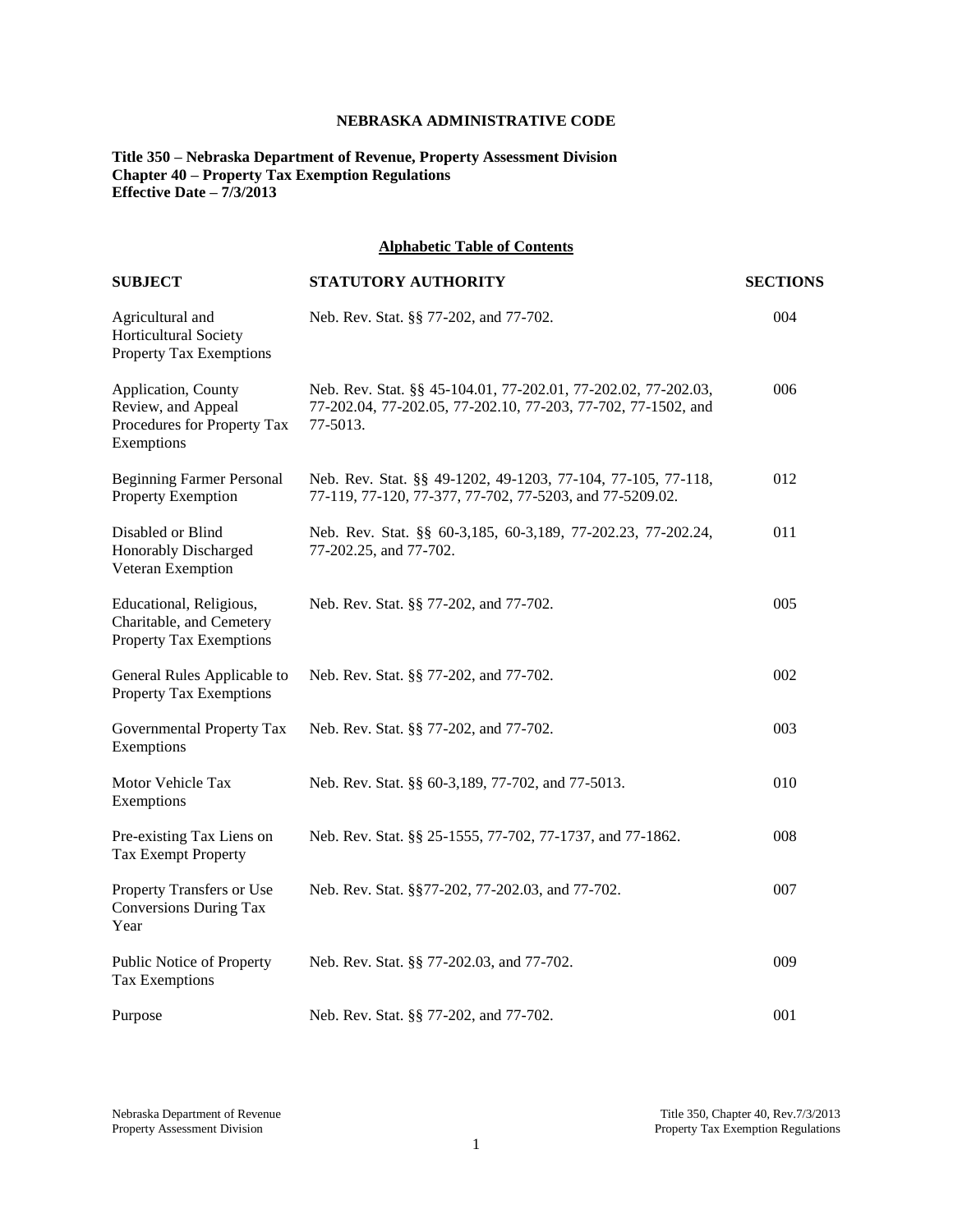# **Numeric Table of Contents**

| <b>SUBJECT</b>                                                                         | STATUTORY AUTHORITY                                                                                                                         | <b>SECTIONS</b> |
|----------------------------------------------------------------------------------------|---------------------------------------------------------------------------------------------------------------------------------------------|-----------------|
| Purpose                                                                                | Neb. Rev. Stat. §§ 77-202, and 77-702.                                                                                                      | 001             |
| General Rules Applicable to<br><b>Property Tax Exemptions</b>                          | Neb. Rev. Stat. §§ 77-202, and 77-702.                                                                                                      | 002             |
| Governmental Property Tax<br>Exemptions                                                | Neb. Rev. Stat. §§ 77-202, and 77-702.                                                                                                      | 003             |
| Agricultural and<br><b>Horticultural Society</b><br>Property Tax Exemptions            | Neb. Rev. Stat. §§ 77-202, and 77-702.                                                                                                      | 004             |
| Educational, Religious,<br>Charitable, and Cemetery<br><b>Property Tax Exemptions</b>  | Neb. Rev. Stat. §§ 77-202, and 77-702.                                                                                                      | 005             |
| Application, County<br>Review, and Appeal<br>Procedures for Property Tax<br>Exemptions | Neb. Rev. Stat. §§ 45-104.01, 77-202.01, 77-202.02, 77-202.03,<br>77-202.04, 77-202.05, 77-202.10, 77-203, 77-702, 77-1502, and<br>77-5013. | 006             |
| Property Transfers or Use<br><b>Conversions During Tax</b><br>Year                     | Neb. Rev. Stat. §§ 77-202, 77-202.03, and 77-702.                                                                                           | 007             |
| Pre-existing Tax Liens on<br>Tax Exempt Property                                       | Neb. Rev. Stat. §§ 25-1555, 77-702, 77-1737, and 77-1862.                                                                                   | 008             |
| Public Notice of Property<br><b>Tax Exemptions</b>                                     | Neb. Rev. Stat. §§ 77-202.03, and 77-702.                                                                                                   | 009             |
| Motor Vehicle Tax<br>Exemptions                                                        | Neb. Rev. Stat. §§ 60-3,189, 77-702, and 77-5013.                                                                                           | 010             |
| Disabled or Blind<br>Honorably Discharged<br>Veteran Exemption                         | Neb. Rev. Stat. §§ 60-3,185, 60-3,189, 77-202.23, 77-202.24,<br>77-202.25, and 77-702.                                                      | 011             |
| <b>Beginning Farmer Personal</b><br>Property Exemption                                 | Neb. Rev. Stat. §§ 49-1202, 49-1203, 77-104, 77-105, 77-118,<br>77-119, 77-120, 77-377, 77-702, 77-5203, and 77-5209.02.                    | 012             |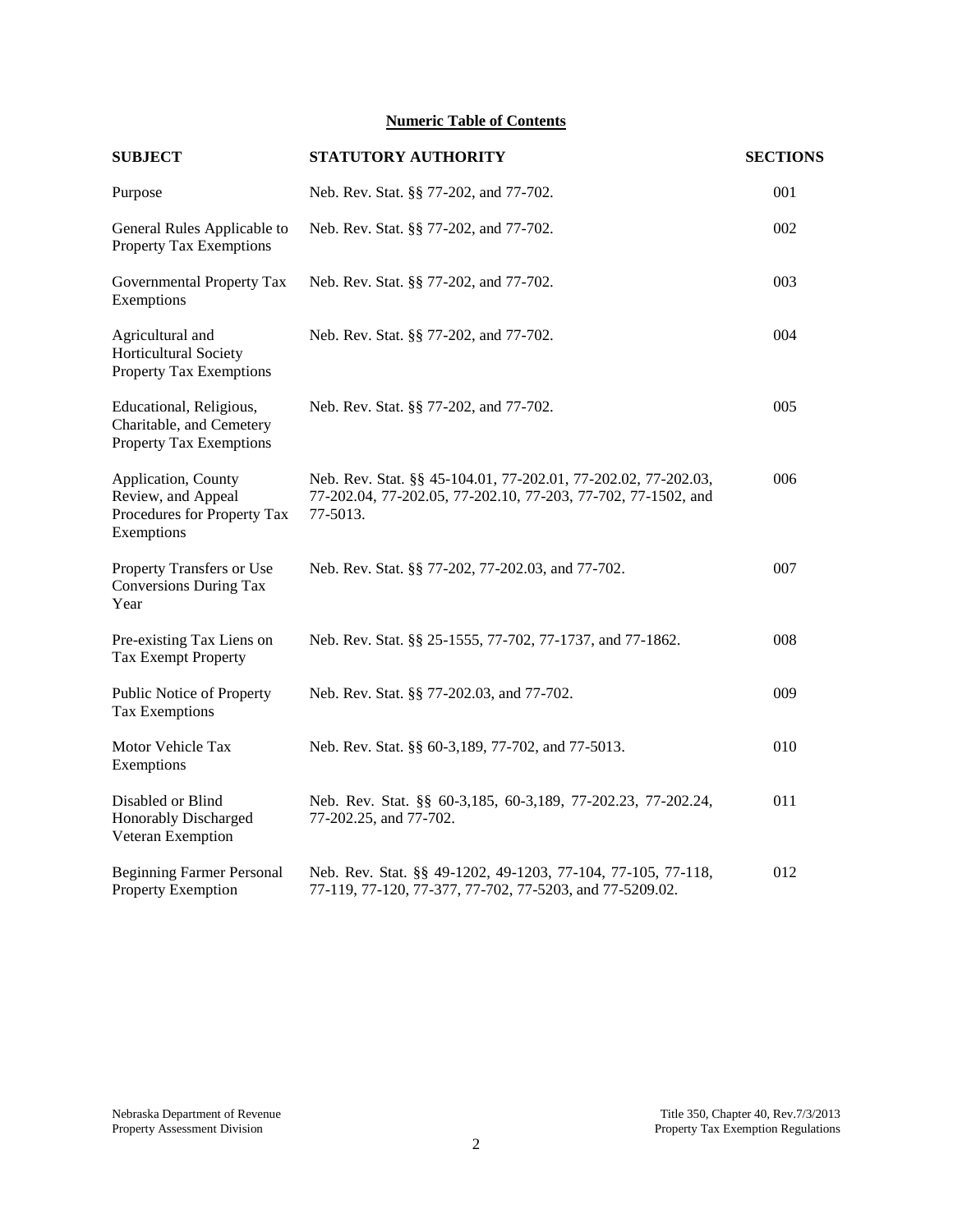## **Title 350 – Nebraska Department of Revenue, Property Assessment Division Chapter 40 – Property Tax Exemption Regulations**

## REG-40-001 PURPOSE

These regulations govern property tax exemptions of certain real and personal property as authorized by the Constitution and laws of the State of Nebraska.

Neb. Rev. Stat. §§ 77-202, and 77-702.

#### REG-40-002 GENERAL RULES APPLICABLE TO PROPERTY TAX EXEMPTIONS

002.01 All property in the State is subject to property tax unless an exemption is mandated or permitted by the Nebraska Constitution and enabling legislation is adopted by the Legislature. Federal law may supersede the Nebraska Constitution with regard to taxation of property owned by the federal government or its agencies or instrumentalities.

002.02 Property tax exemptions are to be strictly construed and the burden of proof is on the party seeking an exemption to show that the property is eligible for exemption. Property tax exemptions may be allowed based on the inherent nature of the property, the ownership of the property, the use of the property, or a combination of these factors.

002.03 The following property is exempt from property taxes:

002.03A Property owned by the state and its governmental subdivisions that is used or being developed for use for a public purpose. See Chapter 15, Property Owned by the State and Governmental Subdivisions Regulations;

002.03B Property owned by and used exclusively for agricultural and horticultural societies;

002.03C Property owned by educational, religious, charitable, or cemetery organizations or any organization created for the exclusive benefit of any qualified organization, and used exclusively for educational, religious, charitable, or cemetery purposes. The property cannot be (1) owned or used for financial gain or profit to either the owner or user, (2) used for the sale of alcoholic liquors for more than 20 hours per week, or (3) owned or used by an organization which discriminates in membership or employment based on race, color, or national origin;

002.03D Household goods and personal effects not owned or used for financial gain or profit to either the owner or user;

002.03E The increased value of land by reason of shade and ornamental trees planted along the highway;

002.03F Non-depreciable tangible personal property;

002.03G Motor vehicles required to be registered for operation on the highways of this state;

002.03H Business and agricultural inventory which includes personal property owned for purposes of leasing or renting the property to others for financial gain only if the personal property (1) is leased or rented 30 days or less, in the ordinary course of business, (2) may be returned at the option of the lessee or renter at any time, and (3) is considered household goods or personal effects if owned by an individual;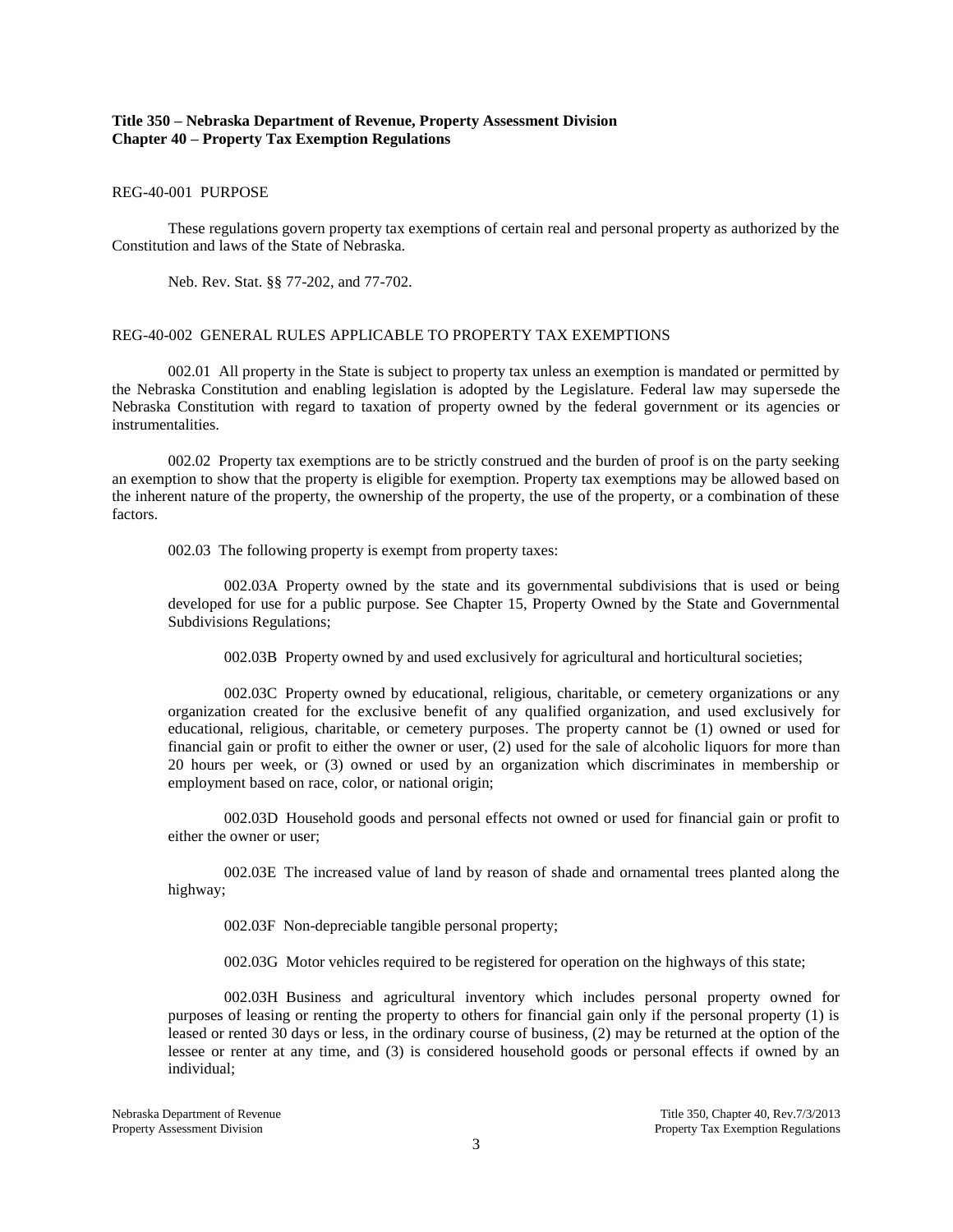002.03I Certain depreciable tangible personal property for a specified period of time when a taxpayer has signed an agreement pursuant to the Employment and Investment Growth Act or the Nebraska Advantage Act;

002.03J Livestock, which includes all animals or other living creatures used or raised for profit;

002.03K Depreciable tangible personal property used directly in the generation of electricity using wind as the fuel source, such as in certain wind energy generation facilities that are commissioned or in commercial operation; and

002.03L Personal property that is assembled, engineered, or processed as part of a data center, for the purpose of subsequent use at a physical location outside this state. Data center means computers, supporting equipment, and other organized assembly of hardware or software that are designed to centralize the storage, management, or dissemination of data and information.

Neb. Rev. Stat. §§ 77-202, and 77-702.

#### REG-40-003 GOVERNMENTAL PROPERTY TAX EXEMPTIONS

003.01 Real and personal property owned by the State and its governmental subdivisions that is used, or being developed for use, for a public purpose is exempt from property tax. Property of other states or their governmental subdivisions located in Nebraska is subject to property tax.

003.02 Taxation of property owned by the United States government and its agencies or instrumentalities is governed by federal law. This property is exempt unless a specific act of Congress subjects it to the state's taxing authority.

Neb. Rev. Stat. §§ 77-202, and 77-702.

## REG-40-004 AGRICULTURAL AND HORTICULTURAL SOCIETY PROPERTY TAX EXEMPTIONS

004.01 Property owned by and used exclusively by agricultural and horticultural societies is exempt from property tax. A society must be the owner of the property and the exclusive use of the property must be one that will qualify the property for exemption.

004.02 Exclusive use means the predominant or primary use of the property as opposed to incidental use. The exemption will not be lost if the property is used in an occasional or incidental manner, as long as the predominant or primary use of the property is for one or more of the exempt uses.

004.03 An agricultural and horticultural society is a nonprofit organization promoting agricultural interests and includes, but is not necessarily limited to: the Nebraska State Board of Agriculture established by Chapter 2, article 1; county agricultural societies organized pursuant to Chapter 2, article 2; agricultural associations organized pursuant to Chapter 2, article 20; and, agricultural organizations organized pursuant to Chapter 2, article 28.

004.03A An agricultural and horticultural society does not include an association which devotes a substantial part of its activities to attempting to influence legislation, or which provides money, services, or endorsements to influence any political campaign for public office.

Neb. Rev. Stat. §§ 77-202, and 77-702.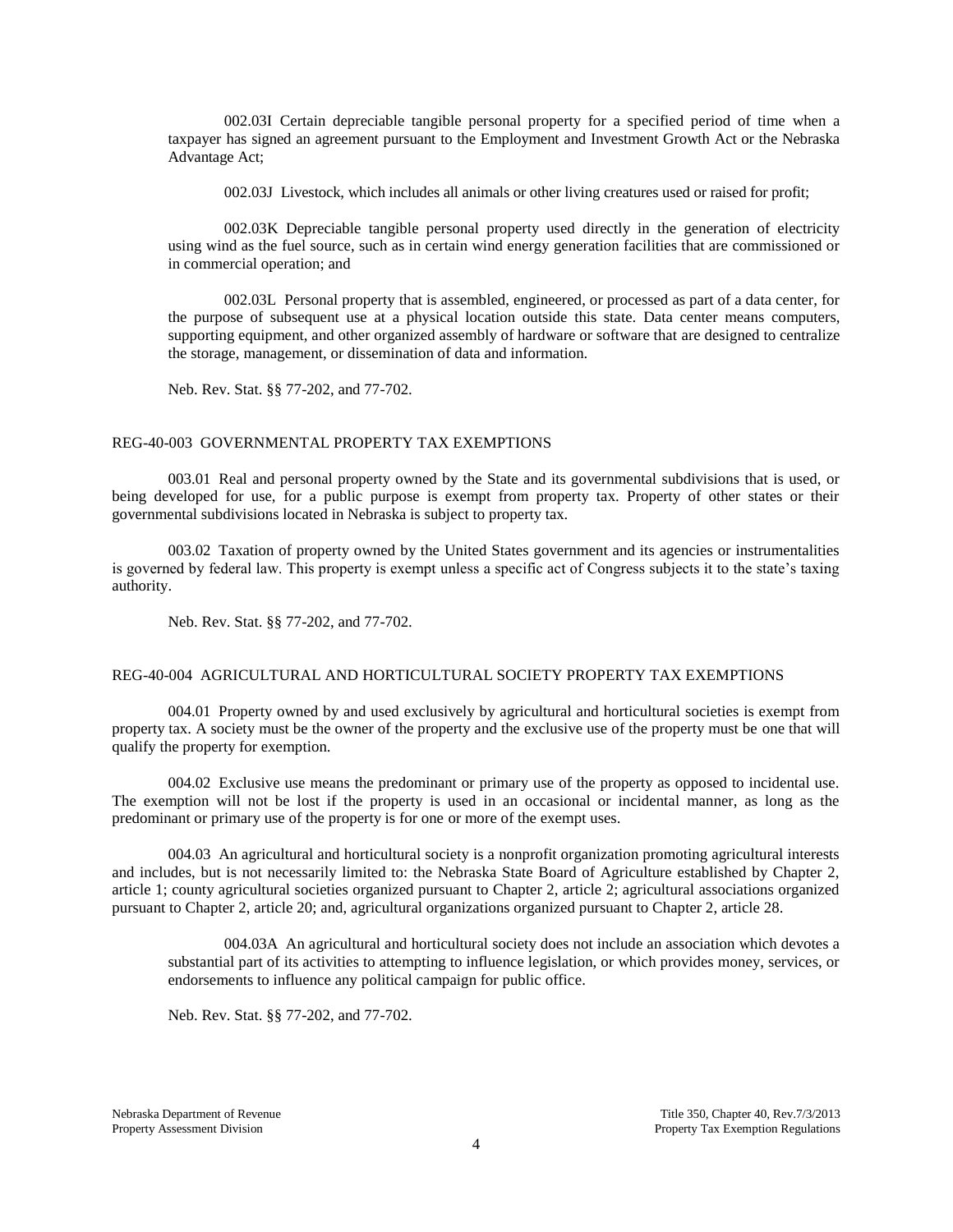#### REG-40-005 EDUCATIONAL, RELIGIOUS, CHARITABLE, AND CEMETERY PROPERTY TAX EXEMPTIONS

005.01 A five part statutory test is used to determine eligibility for educational, religious, charitable, and cemetery property tax exemptions. The five mandated criteria are ownership, exclusive use, no financial gain or profit, restricted alcoholic liquor sales, and prohibited discrimination. The property must meet all five criteria for the exemption to be allowed.

An organization need not be established solely for educational, religious, charitable, or cemetery purposes; it may be established for a combination of two or more of the exempt uses. For example, a religious organization may own a cemetery or an educational organization which also provides religious activities.

005.01A Educational organization means an institution operated exclusively for the purpose of offering regular courses with systematic instruction in academic, vocational, or technical subjects, or an organization that assists students relating to the origination, processing, or guaranteeing of federallyinsured student loans for higher education.

005.01A(1) Educational organization also means a museum or historical society operated exclusively for the benefit and education of the public.

005.01B Religious organization means an organization whose purpose is the dedication to, or profession of, a sectarian creed and belief in a divine or superhuman power, or powers, to be obeyed or worshipped, or the furtherance and enrichment of spiritual faith involving a code of ethics and a spiritual philosophy.

005.01C Charitable organization means an organization operated exclusively for the purpose of the mental, social, or physical benefit of the public or an indefinite number of persons.

005.01D Cemetery organization means an organization whose purpose is to maintain areas formally set apart for the interment of human dead.

005.02 Ownership, except for motor vehicles, means the property must be owned by an educational, religious, charitable, cemetery organization, or any organization for the exclusive benefit of the educational, religious, charitable, or cemetery organization. Ownership also means the right to sell, lease, use, give away, or enter the property and the right to refuse to do any of these. All rights may or may not be vested in one owner or interest holder.

005.03 Exclusive use means the property must be used exclusively for religious, educational, charitable, or cemetery purposes. The property need not be used solely for one of the four categories of exempt use, but may be used for a combination of exempt uses. For purposes of this regulation, the term exclusive use means the predominant or primary use of the property as opposed to incidental use. The exemption will not be lost if the property is used in an incidental manner as long as the predominant or primary use of the property is for one or more of the exempt uses.

005.03A If the property, when considered as a whole, is not used exclusively for exempt purposes, but the property has a separate and distinct exempt use portion, an exemption for the value of the portion used for exempt purposes will be allowed. No exemption for a portion of the property is allowed where the exempt and nonexempt uses are commingled and the property, when considered as a whole, is not used exclusively for exempt purposes. Property which is vacant and unused for any purpose is not entitled to an exemption.

005.03B An organization claiming a property tax exemption has the burden of establishing that the property is used exclusively for exempt purposes. The following is a list of factors to be considered in determining if the organization is allowed the tax exemption in whole or in part.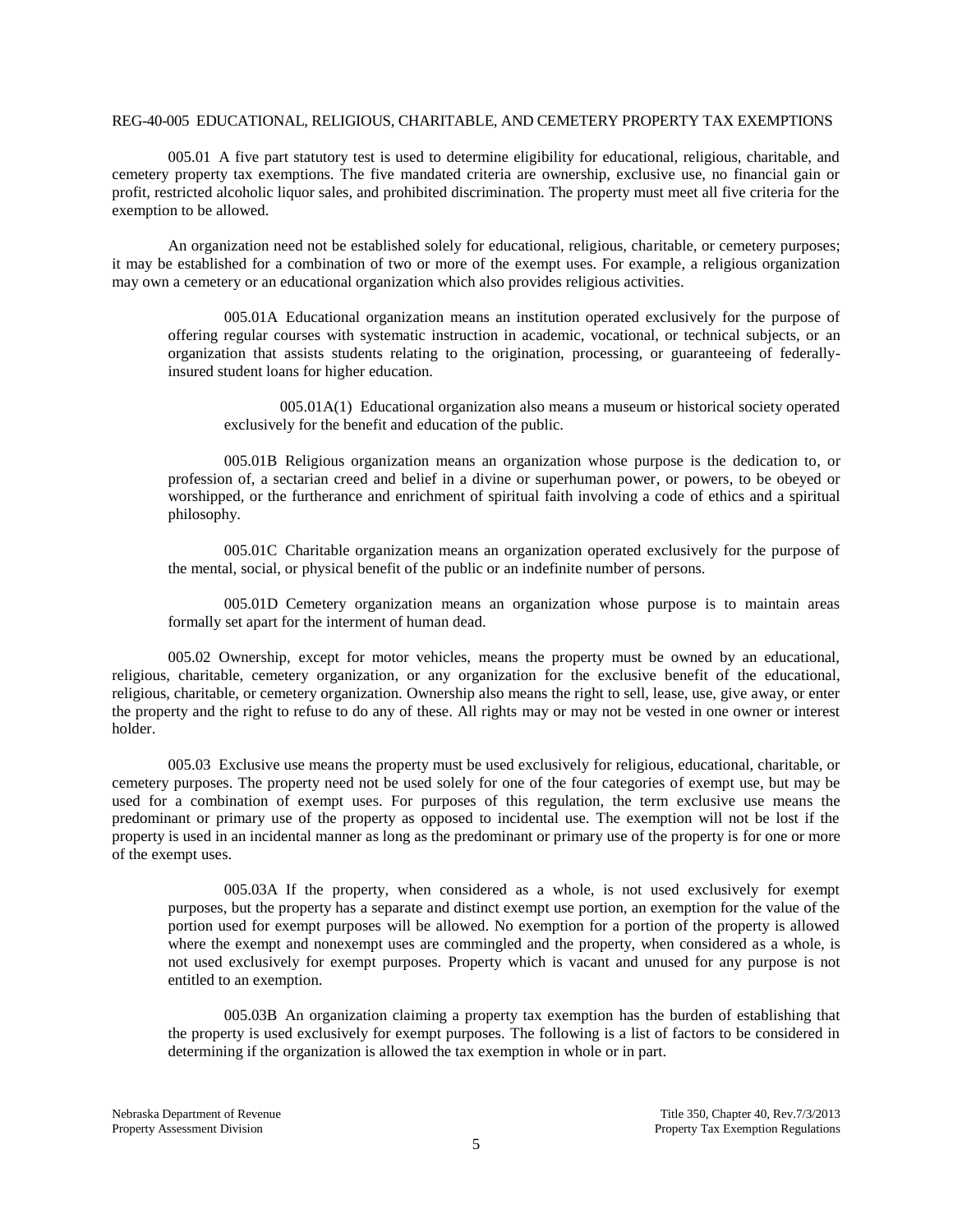005.03B(1) In the case of a private residence, an officer or employee of the organization is required to reside in the residence as part of his or her employment and for the convenience of the organization. The property must be used for the convenience of the organization and its members to such a degree that the property is an integral part of the organization. The use of the property as a residence must be incidental to the use of the property as a part of the organization's mission.

005.03B(2) If property is separate from the organization's main building, exclusive exempt use of the property must still be proved. The relative proximity of the property to the main building is one factor that may be considered in making this determination.

005.03B(3) Using income from the property for exempt purposes under federal and state income tax laws does not qualify the property for a property tax exemption. It is the use of the property that establishes whether the property is exempt. If an organization is organized under section  $501(c)(3)$  of the Internal Revenue Code, it will not necessarily be exempt from Nebraska property taxes.

005.03B(4) Exclusive use of the property includes ongoing construction of a building or improvement that, when complete, will be used exclusively for exempt purposes. The future use of the completed building or improvement may be ascertained by the actions of the organization owning the property, including, but not limited to, resolutions of an organization's board of directors, or the amendment of the organization's articles of incorporation or bylaws, that indicate a clear intent to use the property for an exempt purpose. During construction, other nonexempt uses must be prohibited to render the property exempt from tax. Demolition of existing structures to prepare the property for its exempt use may be considered an exempt use of the property.

005.04 The following examples are provided as general guidelines. All relevant factors of each particular case must be considered when using these examples.

005.04A **Exclusive Use of Residence.** A qualifying organization owns residential property, which is used as the residence of an officer or employee of the organization. The officer or employee is required to reside in the residence as a condition of his or her employment and for the convenience of the organization. In addition to being the residence of the officer or employee, the residence is used for various activities of the organization, to such an extent that the residence becomes an integral part of the organization. Considering all these factors together, an exemption for the residential property would be allowed as the exclusive use is for exempt purposes.

005.04B **Separate and Distinct.** A qualifying organization owns a two-story building. The first floor is used by the organization as a bar and restaurant where food and alcoholic liquors are sold. The second floor is used exclusively by the organization for exempt purposes. The first floor has a nonexempt use and the second floor has an exempt use. The total actual value of this entire property is \$90,000, consisting of \$10,000 for the land and \$80,000 for the improvements. The actual value of the first floor is \$50,000and the actual value of the second floor is \$30,000. The exempt value is the value of the second floor plus the percentage of the lot corresponding to the percentage of the second floor with respect to the total improvements. The value of the second floor is \$30,000. The percentage of the second floor with respect to the total improvements is  $(\$30,000/\$80,000)*100 = 37.50\%$ . The corresponding percentage exempt value of the lot is  $$10,000 * 37.50\% = $3,750$ . Hence, the total exempt value is  $$30,000 + $3,750 =$ \$33,750. In addition, personal property used on the nonexempt first floor for nonexempt purposes is taxable, while personal property on the exempt second floor used for exempt purposes is eligible for exemption.

005.04C **Motor Vehicle.** A qualifying organization provides a motor vehicle to an employee to use in the activities of the organization. The employee also uses the motor vehicle for personal and family use beyond incidental use. The motor vehicle is taxable since the motor vehicle is not used exclusively for exempt purposes. Motor vehicles cannot be apportioned between exempt and nonexempt use. Personal use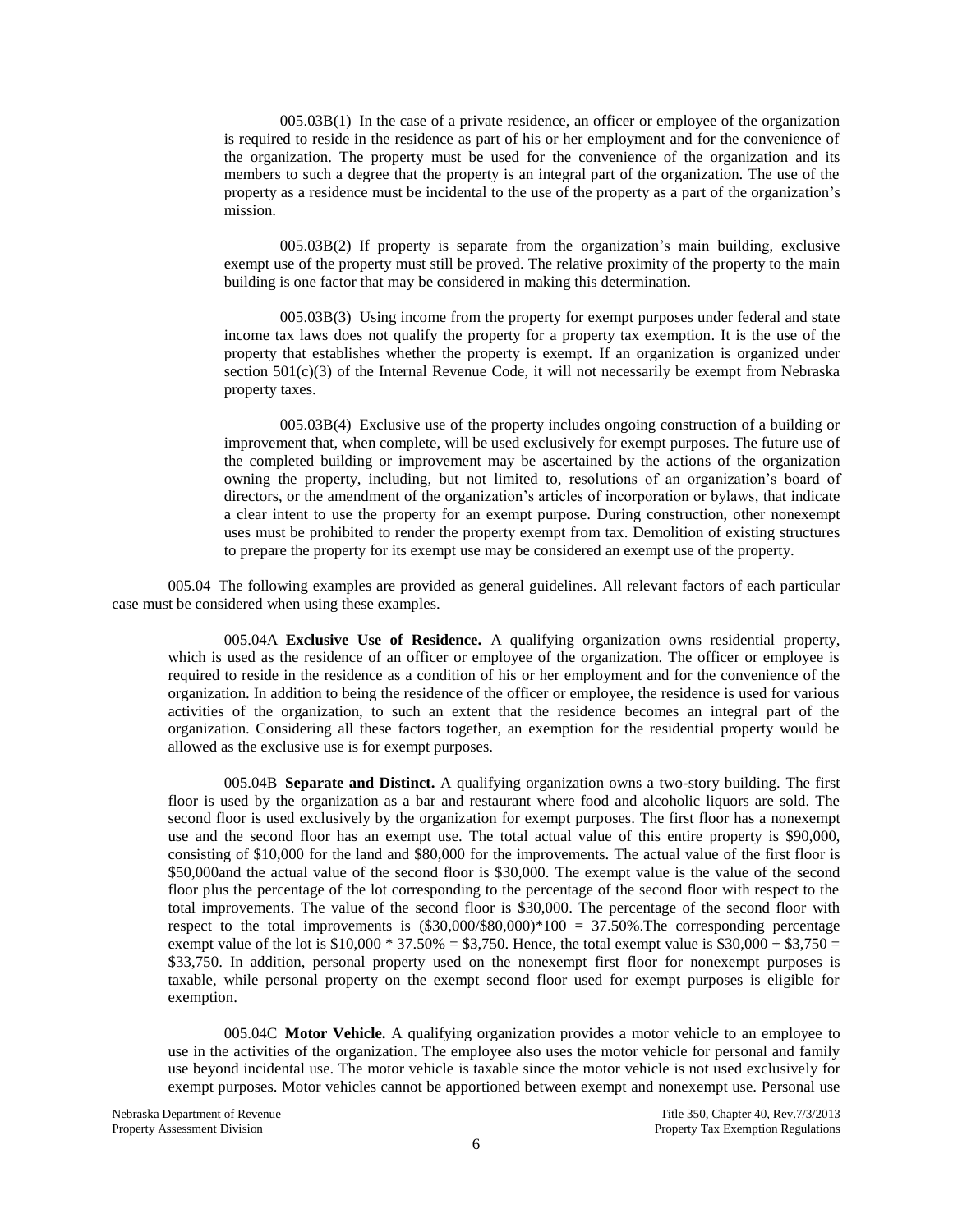includes the use of the motor vehicle as transportation to and from the workplace, but this personal use does not automatically preclude an exemption.

005.04D **Incidental Use.** A qualifying organization conducts bingo games in the basement of its buildings two nights per week. Although conducting bingo games is not an exempt use, the use of the property for bingo is incidental, and the predominant use of the building remains exempt. No apportionment of the property is required and the entire building is exempt.

005.04E **Exclusive Use.** A qualifying organization owns a building, which is used for its office space, and leases a portion of the building to a private law firm. The portion leased to the private law firm is not used exclusively for exempt purposes and is not eligible for an exemption.

005.04F **Vacant Lot.** A qualifying organization buys a vacant lot for future use as a building site. However, the land is held idle for several years. No exemption is allowed for the tax years during which the vacant land sits idle, because the land is not used for an exempt purpose.

005.04G **Use of Property.** A qualifying organization owns agricultural land on which it plans to build at some future date. In the interim, the land is rented to a farmer who plants and harvests crops on the land. No exemption is allowed for the land because it is used for nonexempt purposes and the use is not incidental. The use of the income by the organization for exempt purposes will not qualify the land for a property tax exemption. It is the use of the property that qualifies it for an exemption.

005.04H **Under Construction.** A qualifying organization begins construction of a building on its previously-nonexempt property that will, when completed, be exclusively used for an exempt purpose. The construction effectively precludes other uses of the property. An exemption for the property under construction will be permitted.

005.04I **Residential Purpose.** A qualifying corporation owns and operates a residential facility for low-income elderly persons. Rent, cost of meals, and other charges are designed to cover the actual cost of the services provided. The property is used for residential purposes, not used exclusively for charitable purposes, and no exemption is allowed.

005.04J **Health Care and/or Assisted Living Facility.** A qualifying organization owns a health care facility which is made up of a nursing home and assisted living housing. The organization does not prescreen the applicants for financial ability prior to admission. The criteria for admission are the need for health care due to age, ill-health, or physical disability. The facility meets the definition of a health care facility and/or assisted living facility under Nebraska law. All residents are permitted to remain in the facility regardless of their ability to pay for the services provided. In this case, the property is allowed an exemption because the property is used exclusively for charitable purposes.

005.05 No Financial Gain or Profit. The property must not be used for financial gain or profit to either the owner or user. There is no financial gain or profit if no part of the income from the property is distributed to the owners, users, members, directors, officers, or private individuals. Reasonable salaries paid to employees do not constitute a distribution of financial gain or profit.

The following examples are provided as general guidelines to be used in particular cases. In utilizing these examples, all relevant factors of each particular case must be considered.

005.05A **Lease by Charitable Organization.** A qualifying organization leases office space in its building to other charitable organizations. All of the building is used exclusively for charitable purposes. The lease payments are used for charitable activities. The entire building is allowed an exemption, since no financial gain or profit exists and the actual use of the entire property remains charitable.

005.05B **Residential Facility.** A qualifying corporation owns and operates a residential facility for low-income persons. Only nominal amounts are charged for rent, or no rent is charged, depending on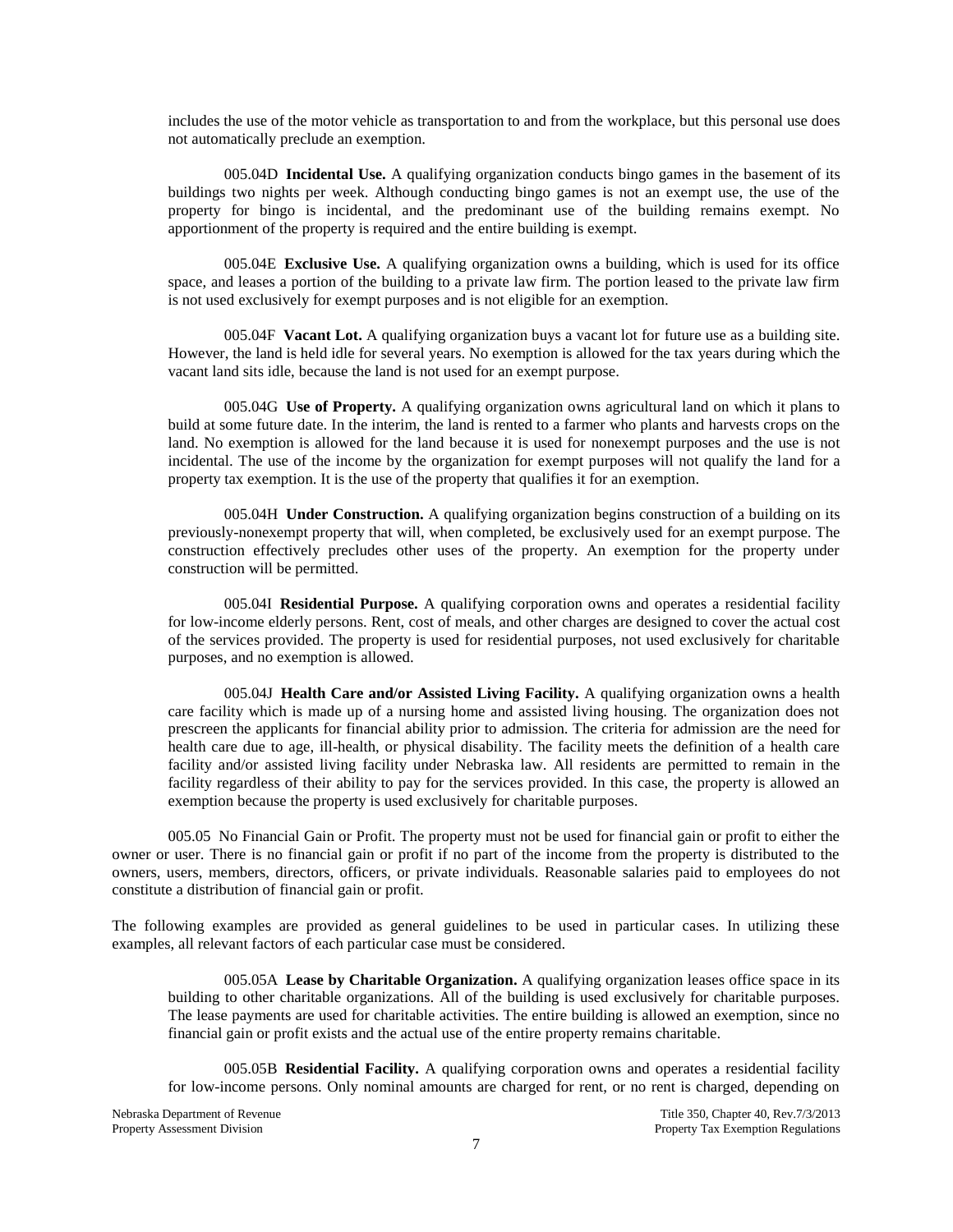the residents' ability to pay. Operational deficits are made up from outside donations and fund-raising activities. In this case, the property is allowed an exemption because: (1) no financial gain or profit exists; and (2) the use of the property is charitable since all or part of the actual cost of the housing is donated to the residents in need.

005.06 Prohibited Alcoholic Liquor Sales. The property must not be used for the sale of alcoholic liquors for more than 20 hours per week. The sale of liquor is not considered to be an exempt use for educational, religious, charitable, or cemetery purposes. Property (or portions of property) used for selling alcoholic liquors include all areas in which alcoholic liquors are normally sold, served, or consumed. For purposes of determining whether alcoholic liquor is sold in excess of 20 hours per week, a reasonable average for the tax year may be used.

005.07 Prohibited Discrimination. The property must not be owned or used by an organization that discriminates in membership or employment based on race, color, or national origin. This discrimination is contrary to public policy and may not be subsidized through a tax exemption. There must be some actual formal or informal policy of discrimination present, which denies or otherwise abridges membership or employment, to disallow an exemption. An organization is not deemed to be discriminatory even though all of its members or employees are of the same race, color, or national origin, if it is willing to admit and employ on a nondiscriminatory basis. Similarly, an organization may be deemed to be discriminatory even though it may have "token" members or employees, if it has a discriminatory policy towards prospective new members or employees.

Neb. Rev. Stat. §§ 77-202, and 77-702.

## REG-40-006 APPLICATION, COUNTY REVIEW, AND APPEAL PROCEDURES FOR PROPERTY TAX EXEMPTIONS

006.01 Any organization or society seeking a property tax exemption for real or personal property, other than motor vehicles, must file an Exemption Application for Tax Exemption on Real and Personal Property by Qualifying Organizations, Form 451, on or before December 31 of the year preceding the year for which the exemption is sought, with the county assessor in which the property is located. The county assessor will then make a recommendation of approval or denial to the county board of equalization. If the exemption is approved by the county board of equalization, it will continue for a period of four years, beginning with years evenly divisible by four. The first year in each period is known as an application year (for example, 2012, 2016, 2020, etc.). If application for exemption is made and approved in an intervening year, the exemption will continue for the remainder of the applicable four-year period.

006.01A When the date for filing an application, supporting documentation, personal property return, supporting schedules, depreciation worksheet, or any other requirement falls on a Saturday, Sunday, or legal holiday, the items will be considered timely filed if delivered in person or postmarked on the next business day. The postmark date for any documents mailed using regular U.S. mail will determine the date filed. The certification or registration date of any documents sent by certified or registered mail will determine the postmark date.

006.01B To continue the exemption for a succeeding four-year period, an organization or society which previously had been granted an exemption, other than motor vehicles, must file the Form 451 with the county assessor on or before December 31 prior to an application year.

006.01C If an organization or society fails to timely file an exemption application for real or personal property, other than motor vehicles, it may, on or before June 30, apply to the county assessor. With the application, the organization or society must also file a request in writing to the county board of equalization for a waiver so that the county assessor may consider the application. If the county board of equalization finds that good cause exists for the failure to meet the filing deadline, the request for waiver must be granted. The county assessor will process the application for exemption, and must assess a penalty against the property for 10% of the tax that would have been due or \$100, whichever is less, for each month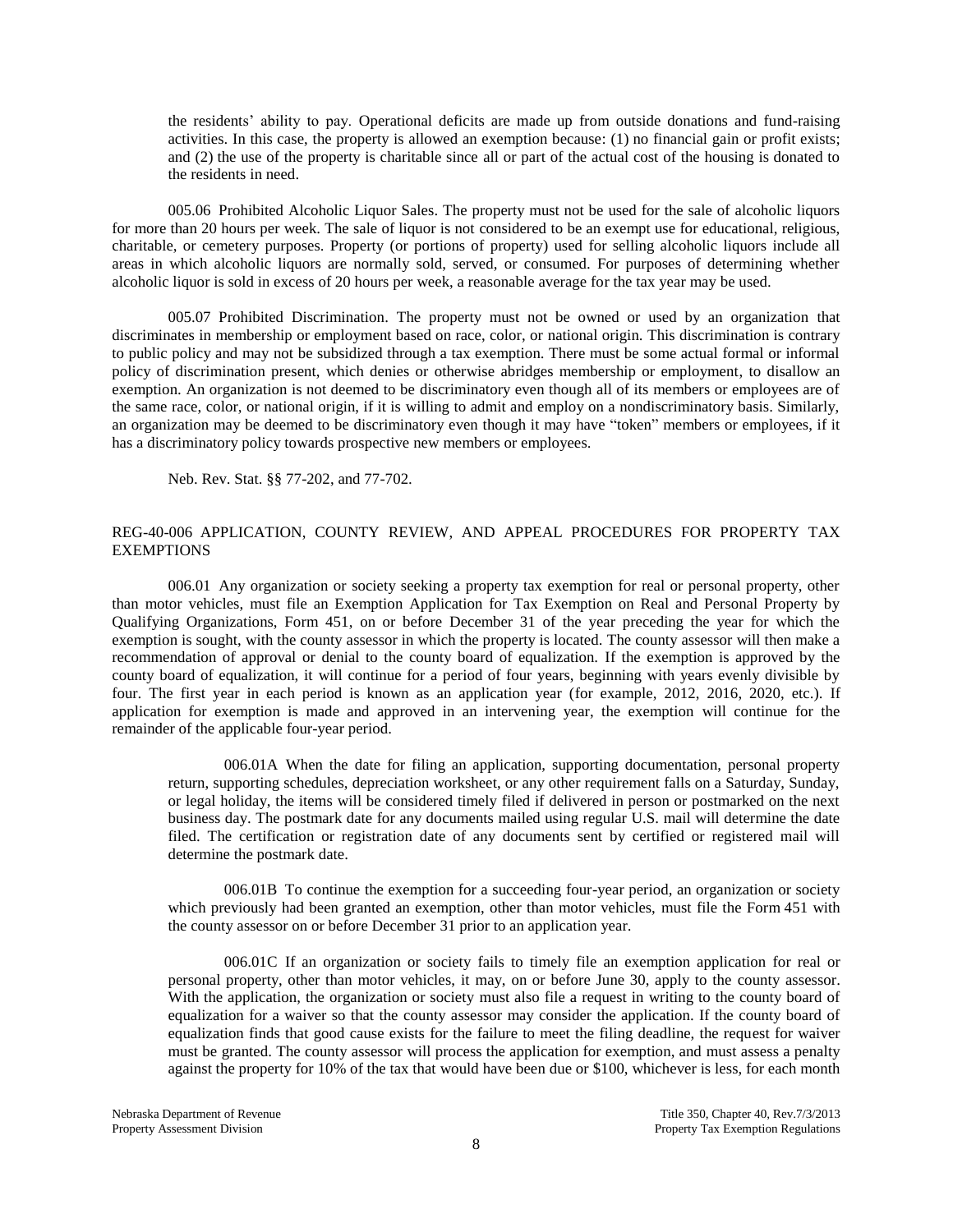or part of the month past December 31. Failure to file a completed application and request for waiver on or before June 30 is a waiver of the exemption for that year.

 $006.01C(1)$  The penalty will be collected and distributed by the county treasurer in the same manner as a tax on the property and interest will be assessed at the rate specified in Neb. Rev. Stat. § 45-104.01 from the date the tax would have been delinquent until it is paid. The penalty will become a lien on the property in the same manner as a tax pursuant to § 77-203.

006.01D An approved exemption for a cemetery organization or any organization for the exclusive benefit of a cemetery organization will remain in effect, without reapplication, until there is disqualification through a change in ownership or use. County assessors will annually review ownership and use of all cemetery real property and report to the county board of equalization by August 1 pursuant to Neb. Rev. Stat. § 77-202.10.

006.02 An organization or society which has been allowed an exemption for real or personal property, other than motor vehicles, must file a Statement of Reaffirmation of Tax Exemption for Use When Applying for Continued Exemption for Qualifying Organizations, Form 451A, with the county assessor on or before December 31 prior to each intervening year. The reaffirmation statement must certify that the ownership and use of the exempted property has not changed from the ownership and use of the property at the time of the application for the application year.

006.03 Any organization or society which fails to file the Form 451A (reaffirmation statement) on or before December 31, may maintain the exemption by filing the reaffirmation statement no later than the next June 30, and receiving approval from the county board of equalization. The tax exempt status will remain even if the county board of equalization originally had acted to deny the exemption because of the late filing. The county assessor must assess a penalty against the property of 10% of the tax that would have been due or \$100, whichever is less, for each calendar month or part of the month past the December 31 deadline. Failure to file a completed reaffirmation statement by June 30 is a waiver of the exemption for that assessment year.

006.03A The penalty will be collected and distributed by the county treasurer in the same manner as a tax on the property and interest will be assessed at the rate specified in Neb. Rev. Stat. § 45-104.01 from the date the tax would have been delinquent until it is paid. The penalty will become a lien on the property in the same manner as a tax pursuant to § 77-203. The county board of equalization has no authority to waive or reduce any penalty and interest which was correctly imposed.

006.04 All forms required to be filed for exemption must be completed in full and filed at the proper address. A form will not be considered timely filed if it is submitted incomplete in any material aspect, such as the description of use or the type of owner. Any incomplete form may be rejected by the county assessor for failure to constitute a proper and valid filing.

006.05 The county assessor will examine timely filed applications and will recommend either taxable or exempt status for the property to the county board of equalization by February 1 of the year for which the exemption is sought. In making the recommendation, the county assessor may specify that only a certain portion of the property should be exempt if all of the property described in the application is not eligible for exemption. The county assessor will follow this procedure for late applications filed on or before June 30, except that the February 1 date will not apply to those late applications filed after February 1.

006.06 The county assessor must maintain a list of the applications from organizations seeking tax exemption, descriptions of the property, and his or her recommendations to the county board of equalization as to whether the property is taxable or exempt.

006.06A Notice must be published in a newspaper of general circulation in the county at least 10 days prior to the county board of equalization's hearing on the applications. The notice must state that a list of the applications from organizations seeking tax exemptions, descriptions of the property, and the county assessor's recommendations are available in the office of the county assessor.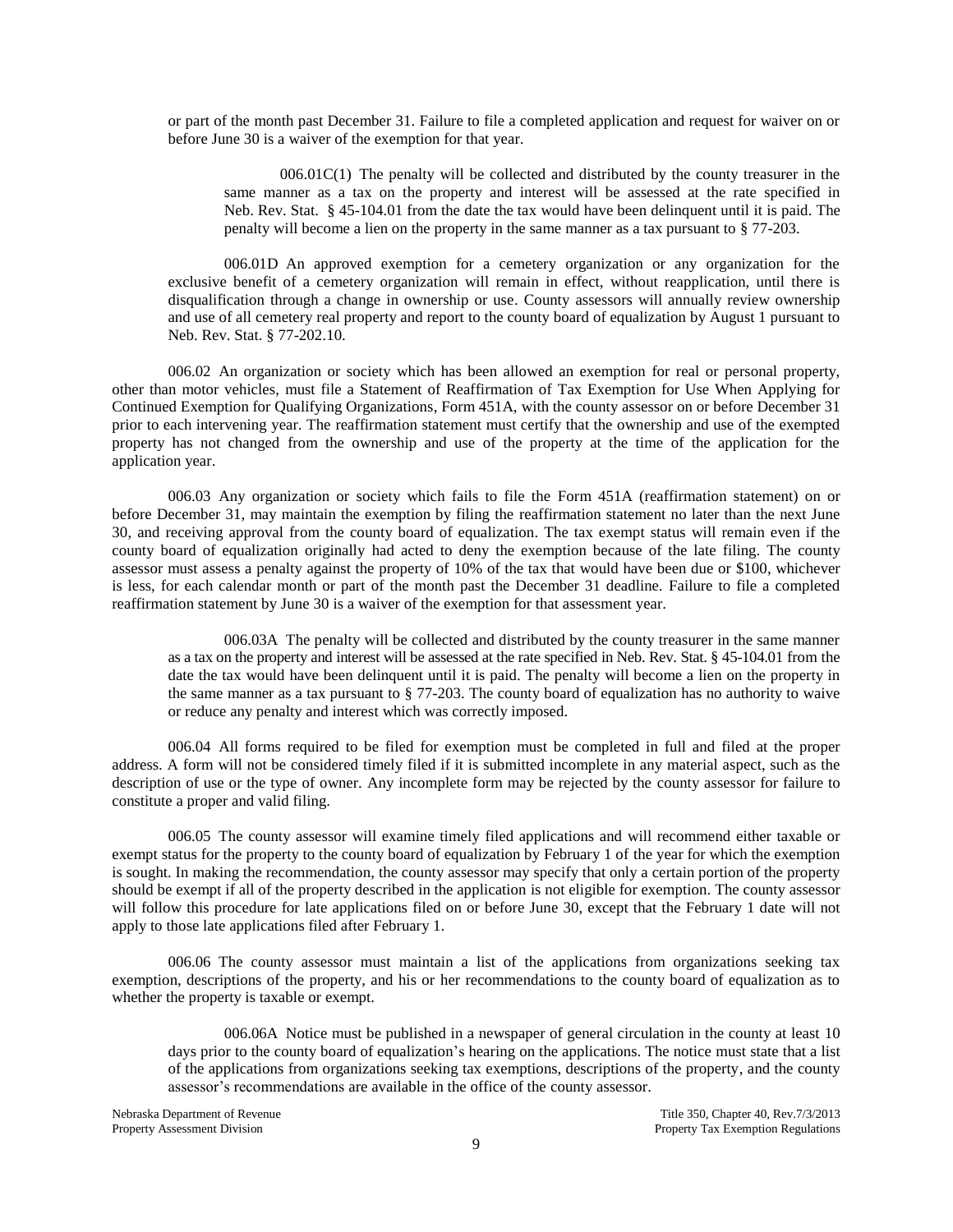006.07 The county board of equalization must hold a public hearing on all applications for exemption to determine whether to allow or deny an exemption. The hearing will be held after the county board of equalization gives 10 days notice to the applicant at the address on the application. No exemption will be granted or denied by the county board of equalization until after the required hearing is held. A hearing must be held even if the applicant waives the opportunity to appear, since the purpose of the public hearing is also to permit members of the public to submit information regarding the tax exemption. The county board of equalization must complete its review of the exemption applications by June 1, except for hearings on motor vehicle exemptions, exemptions for property which were newly acquired or converted to an exempt use after December 31, and applications filed on or before June 30, if the county board has granted a waiver. For applications granted a waiver, the county board must hear and certify its decisions by August 15.

006.08 The county assessor or county board of equalization may cause any real or personal property exemption to be reviewed in any year to determine whether the exemption should be continued, even though the ownership or the use of the property has not changed. This review procedure must include a notice of hearing and a hearing by the county board of equalization and will proceed in the same manner as applications made pursuant to REG-40-006.07. The exemption previously allowed may be left unchanged, disallowed, or modified. If the exemption is disallowed or modified, the taxable property will be placed on the tax list retroactive to January 1.

006.08A The county assessor must maintain a list of exemptions being reviewed. For each exemption, the list must state the name of the exempt organization or society, descriptions of the property, and the recommendation of the county assessor as to whether a change in the exemption is warranted.

006.08B Notice must be published in a newspaper of general circulation in the county at least 10 days prior to any hearing of the county board of equalization, for the review of exempt status. The notice must state that a list consisting only of exemptions being reviewed, descriptions of the property, and recommendations of the county assessor regarding the exemptions being reviewed are available in the office of the county assessor.

006.09 Within seven days after any decision of the county board of equalization granting, denying, or modifying an exemption from taxation for real or tangible personal property, the county clerk must mail or deliver notice of the decision to the applicant and the county assessor.

006.09A If a previously granted exempt status is disallowed or modified, the county board of equalization must send notice of the assessed value for the taxable real property to the record owner or his or her agent's last known address. Protests on the assessed valuation must be filed within 30 days after the mailing of the notice. The procedure for filing a protest is the same as outlined in Neb. Rev. Stat. § 77- 1502. The county clerk will also electronically send all decisions of the county board of equalization regarding exemptions to the Department within seven days of the board's decision pursuant to Neb. Rev. Stat. § 77-202.04.

006.09B Upon a determination of the loss of the exempt status on tangible personal property by the county board of equalization, the owner or his or her agent has 30 days after the date of denial to file a personal property return with the county assessor.

006.09B(1) If the personal property return is not filed within the 30 days, the county assessor will proceed to list and value the tangible personal property and apply a penalty of 10% of the tax due on the value added.

006.10 Persons, corporations, or organizations denied exemption from taxation for real or tangible personal property by a county board of equalization may file an appeal with the Tax Equalization and Review Commission pursuant to Neb. Rev. Stat. § 77-5013 within 30 days after the decision of the county board of equalization. The Tax Commissioner may, in his or her discretion, intervene in this appeal.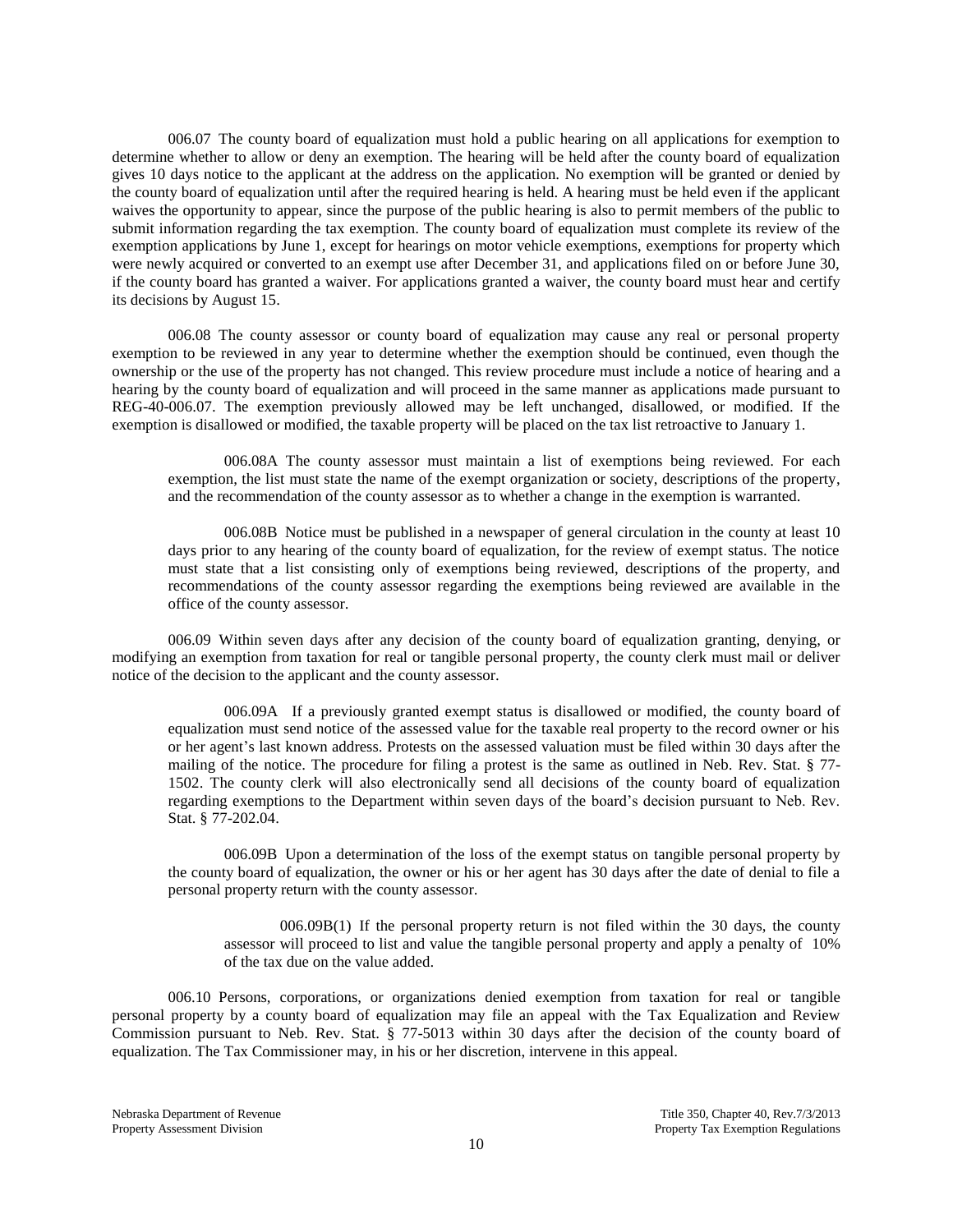006.11 Persons, corporations, or organizations may petition the Tax Equalization and Review Commission pursuant to Neb. Rev. Stat. § 77-5013 on or before December 31 of the year in which the notice should have been sent, for a determination of the taxable status or the actual value of their real property, because the failure to give notice pursuant to REG-40-006.09 and REG-40-006.09A prevented timely filing of a protest or appeal.

006.12 Only the county assessor, the Tax Commissioner, or the Property Tax Administrator may appeal the action of the county board of equalization granting an exemption from taxation to the Tax Equalization and Review Commission. Any appeals of the actions of the county board of equalization to the Tax Equalization and Review Commission must be made within 30 days after the decision of the county board of equalization.

006.12A The Tax Commissioner may, in his or her discretion, intervene in the appeal within 30 days after notice by the Tax Equalization and Review Commission that an appeal has been filed.

Neb. Rev. Stat. §§ 45-104.01, 77-202.01, 77-202.02, 77-202.03, 77-202.04, 77-202.05, 77-202.10, 77-203, 77-702, 77-1502, and 77-5013.

#### REG-40-007 PROPERTY TRANSFERS OR USE CONVERSIONS DURING TAX YEAR

007.01 When an organization or society seeks an exemption for property, except motor vehicles, acquired or converted to exempt use after January 1, but on or before July 1 of any year, the organization or society must file an Exemption Application for Tax Exemption on Real and Personal Property by Qualifying Organizations, Form 451, with the county assessor on or before July 1 and comply with all application procedures and requirements. To qualify for an exemption, the property must be used for exempt purposes as of the date of application. Failure to file the application on or before July 1 disqualifies the property for an exemption for that tax year. The county board of equalization must review the application for exemption by August 15 following the date of application, as prescribed in REG-40-006.07 and REG-40-006.08.

007.02 All nonexempt property, except motor vehicles, acquired or converted to exempt use after July 1 by an organization or society will not be allowed an exemption for that tax year. If an application is timely filed pursuant to REG-40-006, the organization may be allowed an exemption for the next tax year.

007.03 When exempt property is sold to a nonexempt entity on or after January 1 and on or before levy date, the property will be taxable retroactive to January 1 of the year the property is sold because, as of the levy date, there is taxable property upon which to levy a tax. The levy date is determined by each county board of equalization per Neb. Rev. Stat. § 77-1601 on or before October 15.

007.04 When exempt property is sold between the levy date and December 31, it will remain exempt for that year because no levy had been made upon the property.

007.05 When exempt property is sold to another educational, religious, charitable, or cemetery organization; any organization for the exclusive benefit of an educational, religious, charitable, or cemetery organization; or an agricultural or horticultural society on or before July 1, the property may be exempt only if the new owner files an application for exemption on or before July 1 of that year.

007.06 When an educational, religious, charitable, or cemetery organization; any organization for the exclusive benefit of an educational, religious, charitable, or cemetery organization; or an agricultural or horticultural society purchases property that was exempt from taxes between July 1 and the levy date, and the property continues to qualify for exemption, the purchaser must make application (Form 451) to the county assessor on or before November 15 as provided in REG-40-006.01. The county board of equalization must review the application for exemption by December 15 as prescribed in REG-40-006.07 and REG-40-006.08. The county clerk will also electronically send all decisions of the county board of equalization regarding exemptions to the Department within seven days of the board's decision pursuant to Neb. Rev. Stat. § 77-202.04.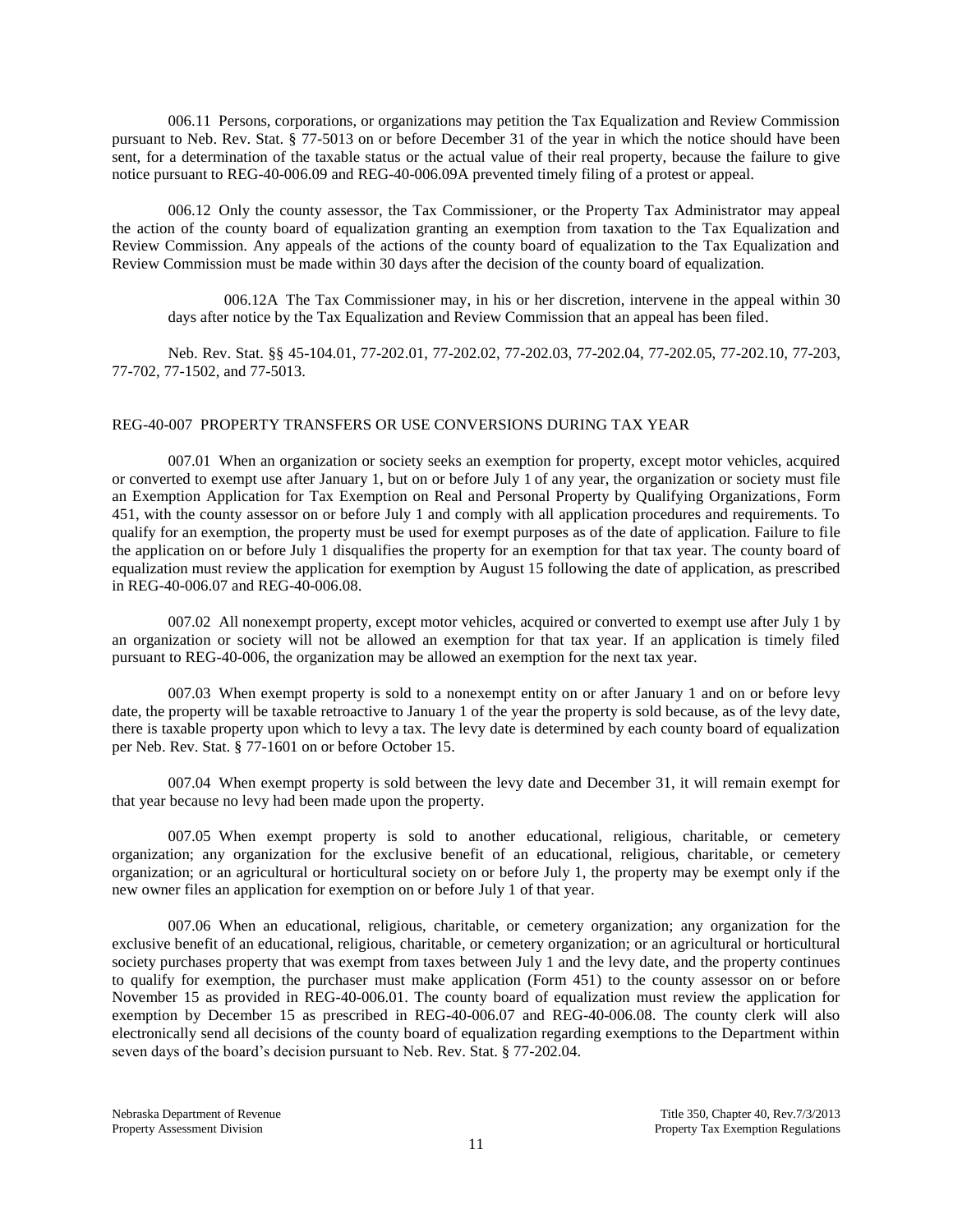007.07 When a federal governmental entity that is exempt from paying property taxes purchases taxable property on or after January 1 and on or before the levy date, the property will be exempt for that tax year because, as of the levy date on or before October 15, there was no taxable property upon which to levy a tax.

007.08 When a federal governmental entity that is exempt from paying property taxes purchases taxable property between the levy date and on or before December 31, the property will be exempt from taxation for that year because, as of the lien date (December 31), there is no taxable property upon which to attach a lien.

007.09 When a state agency or a political subdivision of the state purchases property on or after January 1 and on or before the levy date, and is using or developing the property for a public purpose, the property will be exempt for that year because as of the levy date, there was no taxable property upon which to levy a tax. If in the years following the purchase, the property is not being used or developed for a public purpose, it will be subject to assessment for property tax purposes or an in lieu of tax.

007.10 When the state or a political subdivision purchases property for a public purpose after the levy date and on or before the lien date, the property will be exempt from property tax for the current year, because as of the lien date there is no taxable property upon which to attach the lien.

007.11 When exempt property is transferred or converted to a nonexempt use on or before levy date, resulting in the property no longer qualifying for exemption, the county board of equalization must hold a public hearing in the manner prescribed in REG-40-006.07. The county board of equalization will place the property on the tax list retroactive to January 1 of the year the exemption is lost.

Neb. Rev. Stat. §§ 77-202, 77-202.03, and 77-702.

# REG-40-008 PRE-EXISTING TAX LIENS ON TAX EXEMPT PROPERTY

008.01 When taxes, which are a lien on the property, were validly levied upon the property because the property was not exempt from taxation, the lien cannot be discharged solely by acquisition of the property by an organization or society for exempt use or conversion of the property to exempt use. When an organization or society acquires title to the property for exempt use, but does not provide for discharging any pre-existing tax liens, the property is acquired subject to the liens and the liens remain attached to the property. The property upon which the lien is attached is subject to a tax foreclosure sale in order to satisfy the pre-existing lien.

008.02 If the state, its governmental subdivisions, or a federal governmental entity acquires property subject to a pre-existing tax lien, the property is not subject to levy and sale in order to satisfy the tax lien. The lien will remain on the property until paid or until the expiration of 15 years. If the property is sold to a person or entity other than the state, its governmental subdivisions, or a federal governmental entity prior to the expiration of the lien, the property will be acquired subject to the tax lien and will be subject to sale if the lien is not satisfied.

Neb. Rev. Stat. §§ 25-1555, 77-702, 77-1737, and 77-1862.

## REG-40-009 PUBLIC NOTICE OF PROPERTY TAX EXEMPTIONS

009.01 During September of each year, the county board of equalization must publish in a newspaper of general circulation in the county, a list of all real property exempted by the county board of equalization from property tax for that tax year. The list must contain the exemptions of property in the following categories: (1) agricultural and horticultural societies; (2) educational organizations; (3) religious organizations; (4) charitable organizations; (5) cemetery organizations; and (6) any organization for the exclusive benefit of an educational, religious, charitable, or cemetery organization.

009.02 The list will be grouped into the above categories and identify the following: the organization owning the exempt property; the municipality, if any, in which the property is located; the number of parcels of real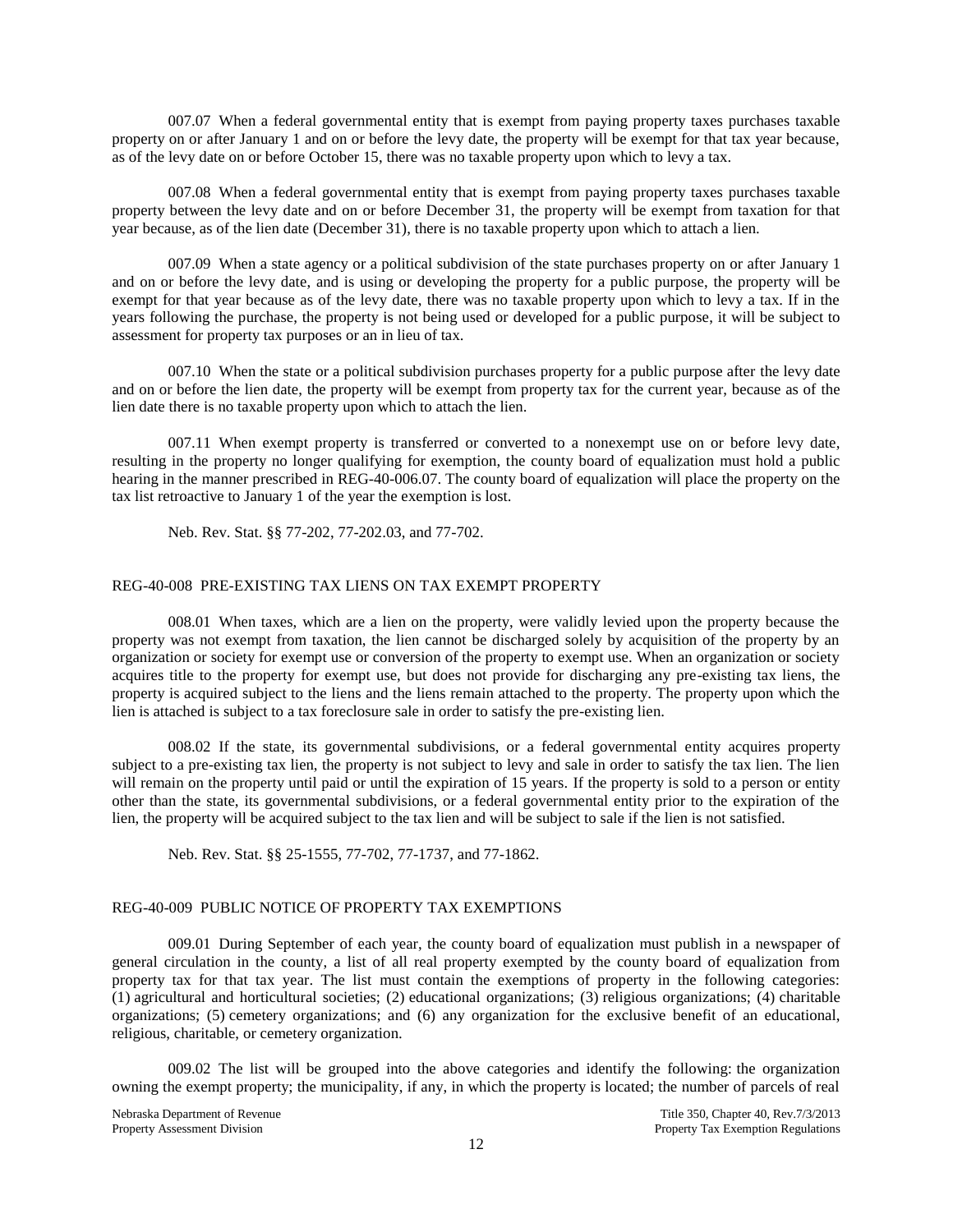property exempted; and any other information necessary to enable the general public to be aware of the types of real property granted exemptions. The list will also indicate whether a total exemption or exemption of a portion of the property has been granted.

009.03 A copy of the list and Proof of Publication must be forwarded to the Property Tax Administrator on or before November 1 of each year.

Neb. Rev. Stat. §§ 77-202.03, and 77-702.

## REG-40-010 MOTOR VEHICLE TAX EXEMPTIONS

010.01 Motor vehicles, owned (as defined in the Motor Vehicle Registration Act) and used exclusively by an agricultural or horticultural society, charitable, educational, religious, or cemetery organization or any organization for the exclusive benefit of any charitable, educational, religious, or cemetery organization may be exempt from the motor vehicle tax. To qualify for an exemption, the criteria established in REG-40-004 and REG-40-005 must be met. The tax exemption for a motor vehicle extends through one registration period. Exemption from motor vehicle tax does not necessarily exempt the vehicle from sales and use taxes or wheel tax. See the Application for Exemption from Motor Vehicle Taxes by Qualifying Nonprofit Organizations, Form 457.

010.02 A partial exemption of a motor vehicle may not be granted. A motor vehicle does not have separable portions; it is either exempt or taxable in its entirety. If a motor vehicle is used for other than incidental nonexempt use, no exemption may be granted. A nonexempt use includes personal use of the motor vehicle.

010.03 An organization or society seeking tax exempt status for a motor vehicle must annually file a Form 457, with the county treasurer of the county where the motor vehicle is registered. The application must be filed not more than 15 days before and not later than 30 days after the registration date of the motor vehicle. For a newly acquired motor vehicle, an application must be made within 30 days after the purchase date. Failure to apply for an exemption for a motor vehicle within the time specified is a waiver of the exemption for that registration year.

010.04 The county treasurer will review the Form 457, and make a recommendation to the county board of equalization within 20 days after receipt of the application. The county board of equalization review procedures will be the same as the procedures used for real and personal property, except that publication of notice in a newspaper of general circulation is not required. Upon completion of its review, the county board of equalization will certify its decision to the applicant and the county treasurer within seven days after the decision. If the exemption application cannot be processed before the motor vehicle tax is due, the organization or society will pay the tax and immediately file a claim for refund. Upon approval of the application for exemption, the county board of equalization will also approve the claim for refund. Decisions of a county board of equalization relating to the granting or denial of an exemption under this regulation may be appealed to the Tax Equalization and Review Commission pursuant to Neb. Rev. Stat. § 77-5013.

010.05 Persons, corporations, or organizations may petition the Tax Equalization and Review Commission pursuant to Neb. Rev. Stat. § 77-5013 on or before December 31 of the year notice should have been sent, for a determination of the taxable status of their motor vehicle because a failure to give notice pursuant to REG-40-010.04 prevented timely filing of an appeal.

Neb. Rev. Stat. §§ 60-3,189, 77-702, and 77-5013.

#### REG-40-011 DISABLED OR BLIND HONORABLY DISCHARGED VETERAN EXEMPTION

011.01 An honorably discharged veteran or a veteran with a general discharge under honorable conditions from the U.S. Armed Forces, whose disability or blindness is recognized by the Department of Veterans Affairs of the United States of America as service-connected is eligible to have the property described in REG-40-011.01D exempt from taxation if the veteran: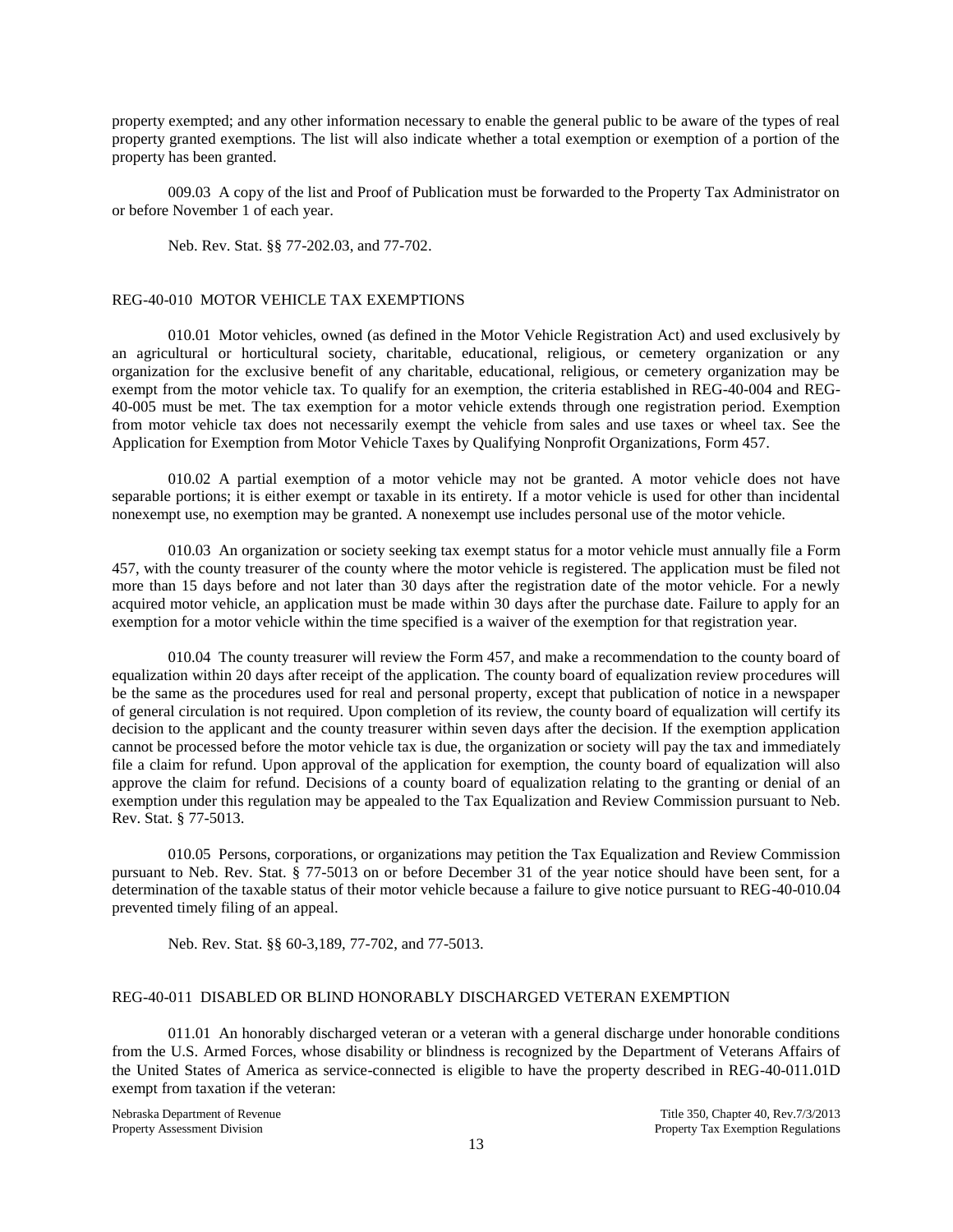011.01A Has lost the use of, or has undergone amputation of, two or more extremities;

011.01B Has undergone amputation of one or more extremities and has lost the use of one or more extremities; or

011.01C Has eyesight so defective as to seriously limit his or her ability to engage in ordinary vocations and activities of life.

011.01D The following property is eligible for exemption under REG-40-011.01:

- 011.01D(1) A mobile home owned and occupied by the disabled or blind veteran; and
- 011.01D(2) One motor vehicle owned and used for his or her personal transportation.

011.02 Application for the mobile home exemption must be made to the county assessor on or before April 1 of every year. A certificate of the veteran's condition from the Department of Veterans Affairs must be attached to the application. See the Exemption Application for Honorably Discharged Disabled Veterans, Form 453. The county assessor will approve or disapprove the application and notify the taxpayer of the decision within 20 days of the filing of the application. The taxpayer may appeal to the county board of equalization within 20 days after notice of decision is mailed. The taxpayer may appeal any decision of the county board of equalization under this section to the Tax Equalization and Review Commission.

011.03 Application for the motor vehicle exemption must be made to the county treasurer, pursuant to Neb. Rev. Stat. § 23-186, not more than 15 days before and not later than 30 days after the registration date for the motor vehicle. See Form 453. A renewal application must be made annually, not sooner than the first day of the last month of the registration period, and not later than the last day of the registration period. See Form 453. The county treasurer will approve or deny the application and notify the applicant of his or her decision within 20 days after the filing of the application. An applicant may appeal the denial of an application to the county board of equalization within 20 days after the date the notice was mailed. The taxpayer may appeal any decision of the county board of equalization under this section to the Tax Equalization and Review Commission.

011.04 If failure to give notice pursuant to REG-40-011.02 and REG-40-011.03 prevented timely filing of a protest or appeal, the owner may petition the Tax Equalization and Review Commission pursuant to Neb. Rev. Stat. § 77-5013, on or before December 31 of the year notice should have been sent, for a determination of the taxable status of their real property or motor vehicle.

Neb. Rev. Stat. §§ 60-3,185, 60-3,189, 77-202.23, 77-202.24, 77-202.25, and 77-702.

#### REG-40-012 BEGINNING FARMER PERSONAL PROPERTY EXEMPTION

#### 012.01 **Definitions.**

012.01A Agricultural assets means agricultural land, livestock, farming or livestock production facilities, or buildings and machinery and equipment used for farming or livestock production.

012.01B Board means the Beginning Farmer Board comprised of the Director of Agriculture (or his or her designee), the Tax Commissioner (or his or her designee), one individual representing lenders of agricultural credit, one individual of the academic community involved in agricultural economics, and one individual from each of the three congressional districts that are involved in farming and livestock production.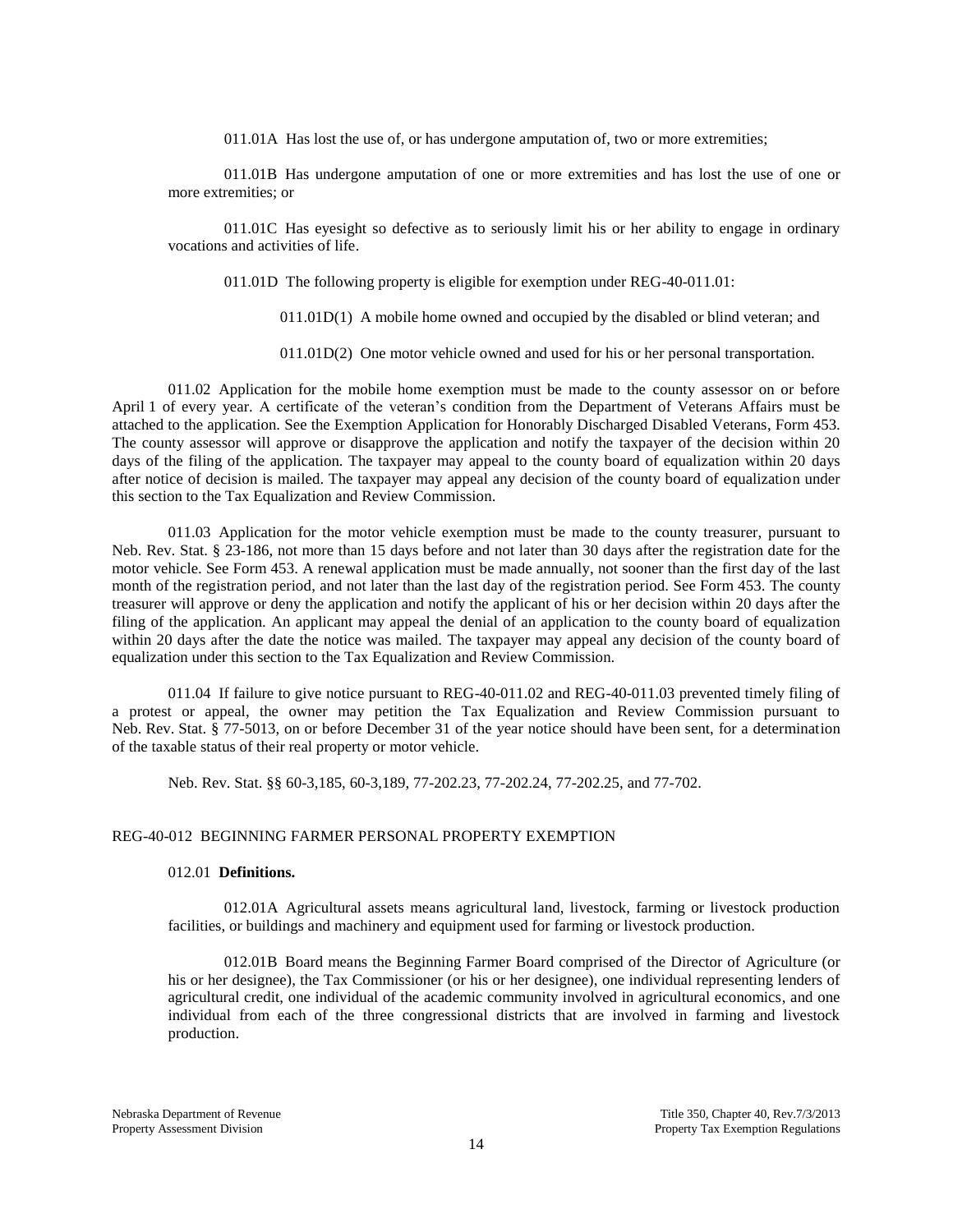012.01C Depreciable tangible personal property is subject to personal property taxation. Depreciable tangible personal property means tangible personal property which is used in a trade or business or used for the production of income, and which has a determinable life of longer than one year.

012.01C(1) Depreciable tangible personal property also includes tangible personal property which is eligible for depreciation for purposes of federal income tax, but which the owner chooses not to depreciate.

012.01C(2) Depreciable tangible personal property also includes all other tangible personal property for which a taxpayer is claiming depreciation, amortization, or Internal Revenue Code (IRC) § 179 deductions for purposes of federal income tax.

012.01C(3) Depreciable tangible personal property also includes capital expenses incurred because of major repairs, parts, labor, and installation costs that prolong the useful life, increase the value of an asset, or adapt the asset for a different use.

 $012.01C(4)$  The taxable value of depreciable tangible personal property is the net book value of the property.

012.01D Nebraska adjusted basis means the adjusted basis of tangible personal property as determined under the IRC as it exists on the assessment date, increased by the total amount allowed under the IRC for depreciation or amortization, or pursuant to an election to expense depreciable property under IRC § 179, as amended. Generally, this is the original cost of the item and includes any costs incurred in purchasing and placing the item in service such as sales or excise taxes, freight charges, installation, and testing charges.

012.01E The Nebraska depreciation factor is the percentage of the Nebraska adjusted basis that is taxable. The following table provides the depreciation factors, based on year acquired and recovery period:

#### NEBRASKA DEPRECIATION FACTORS

| Year             | Recovery Period (in years) |         |         |         |         |         |  |  |
|------------------|----------------------------|---------|---------|---------|---------|---------|--|--|
|                  | 3                          | 5.      | 7       | 10      | 15      | 20      |  |  |
| 1                | 75.00 %                    | 85.00 % | 89.29 % | 92.50 % | 95.00 % | 96.25 % |  |  |
| $\boldsymbol{2}$ | 37.50 %                    | 59.50 % | 70.16 % | 78.62 % | 85.50 % | 89.03 % |  |  |
| $\overline{3}$   | 12.50 %                    | 41.65 % | 55.13 % | 66.83 % | 76.95 % | 82.35 % |  |  |
| $\overline{4}$   | 0.00 %                     | 24.99 % | 42.88 % | 56.81 % | 69.25 % | 76.18 % |  |  |
| 5                |                            | 8.33 %  | 30.63 % | 48.07 % | 62.32 % | 70.46 % |  |  |
| 6                |                            | 0.00 %  | 18.38 % | 39.33 % | 56.09 % | 65.18%  |  |  |
| $\tau$           |                            |         | 6.13 %  | 30.59 % | 50.19 % | 60.29 % |  |  |
| $8\,$            |                            |         | 0.00 %  | 21.85 % | 44.29 % | 55.77 % |  |  |
| 9                |                            |         |         | 13.11 % | 38.38 % | 51.31 % |  |  |
| 10               |                            |         |         | 4.37 %  | 32.48 % | 46.85 % |  |  |
| 11               |                            |         |         | 0.00 %  | 26.57 % | 42.38 % |  |  |
| 12               |                            |         |         |         | 20.67 % | 37.92 % |  |  |
| 13               |                            |         |         |         | 14.76 % | 33.46 % |  |  |
| 14               |                            |         |         |         | 8.86%   | 29.00 % |  |  |
| 15               |                            |         |         |         | 2.95 %  | 24.54 % |  |  |
| 16               |                            |         |         |         | 0.00 %  | 20.08 % |  |  |
| 17               |                            |         |         |         |         | 15.62 % |  |  |
| 18               |                            |         |         |         |         | 11.15 % |  |  |
| 19               |                            |         |         |         |         | 6.69%   |  |  |
| 20               |                            |         |         |         |         | 2.23 %  |  |  |
| 21               |                            |         |         |         |         | 0.00 %  |  |  |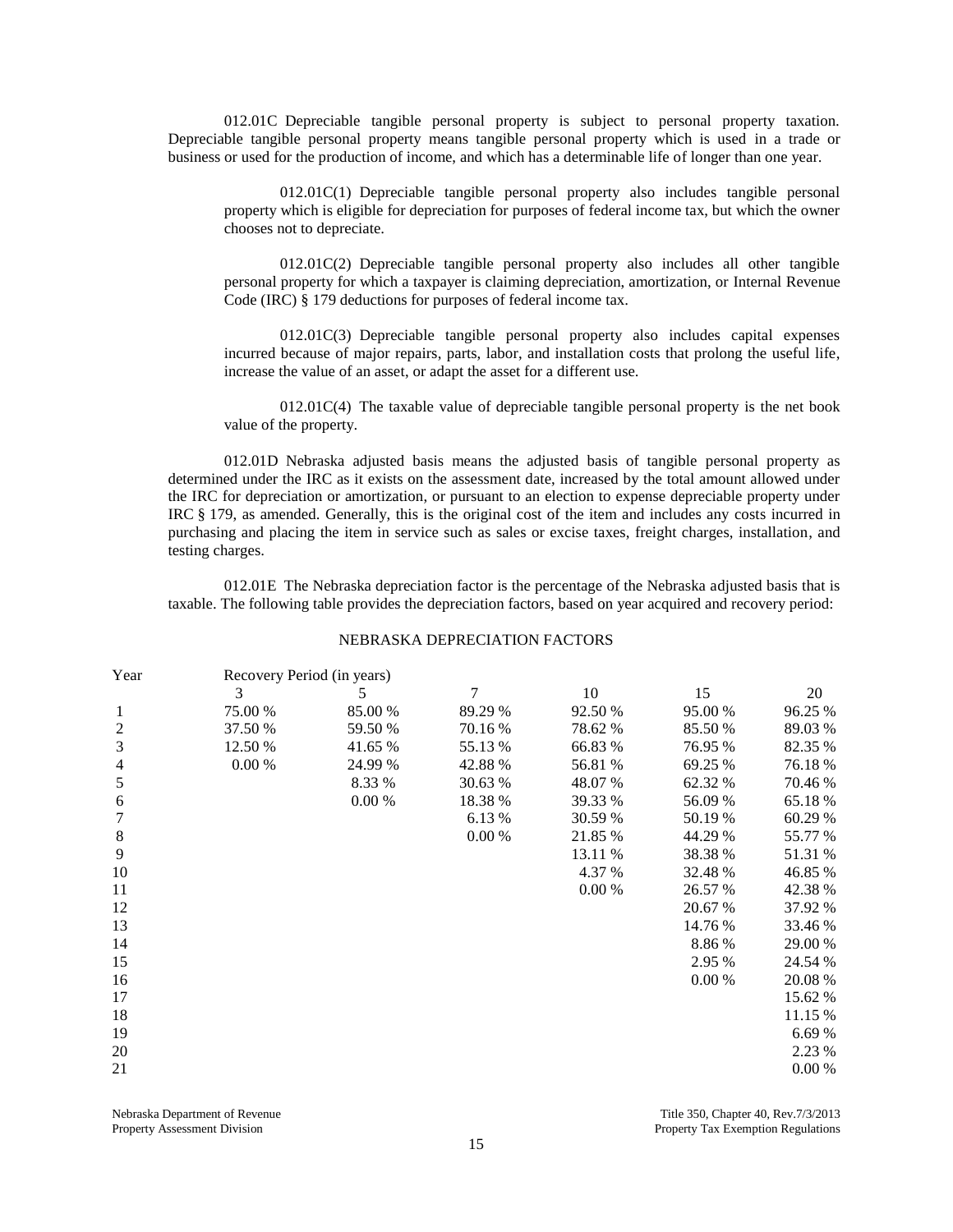012.01E(1) In the table, the factor shown for year one is the percentage used January 1 of the year following the year of acquisition of the property. The factor shown for year two is the percentage used January 1 of the second year following the year of acquisition of the property, etc. When property becomes depreciable in a year other than the year it is acquired, it is subject to taxation on the first assessment date following the date it became depreciable. The net book depreciation factor for the property is based on the year it is acquired.

012.01F Net book value is the Nebraska adjusted basis of depreciable tangible personal property multiplied by the appropriate Nebraska depreciation factor.

012.01G Personal property includes all property other than real property or franchises.

012.01G(1) Tangible personal property includes all personal property possessing a physical existence, but excluding money.

012.01G(2) Intangible personal property includes property that has no intrinsic value by itself, but is representative or evidence of value, such as stocks, bonds, promissory notes, contract rights, bank accounts, money, and other such property.

012.01H Qualified beginning farmer or livestock producer means an individual who is a resident of this state, who intends to enter farming or livestock production, and who meets the eligibility guidelines in Neb. Rev. Stat. § 77-5209 and other qualifications as determined by the Beginning Farmer Board.

#### 012.02 **Procedures.**

012.02A Taxpayer Filing Responsibilities.

012.02A(1) Any qualified beginning farmer or livestock producer seeking an exemption from tangible personal property tax on agricultural and horticultural machinery and equipment used in his or her operation (whether this machinery or equipment is owned or leased), must apply for the exemption. The application must be filed with the county assessor on or before December 31 of the year preceding the year the exemption from personal property tax begins. The application must be made on the Exemption Application for Qualified Beginning Farmer or Livestock Producer, Form 1027.

012.02A(2) For the initial year of application, the applicant must also file with the county assessor, the original certification from the Beginning Farmer Board stating that the applicant is a qualified beginning farmer or livestock producer.

012.02A(3) Failure to furnish the required documentation by December 31 will result in the loss of the personal property tax exemption for the first year following the application date. Upon furnishing the required documentation, the application for exemption from personal property tax will be considered for the three years thereafter.

012.02A(4) On or before May 1 of each year, the applicant must file with the county assessor a personal property return along with the supporting schedules and depreciation worksheet showing a list of all depreciable taxable tangible personal property. The exemption from personal property tax must not exceed \$100,000 of net book value of agricultural and horticultural machinery and equipment in any year.

012.02A(4)(a) Failure on the part of the beginning farmer or livestock producer to file the personal property return, supporting schedules, and depreciation worksheet on or before May 1 is a forfeiture of the exemption from personal property tax for that year and will result in the tangible personal property being subject to the personal property tax, plus applicable late filing penalties.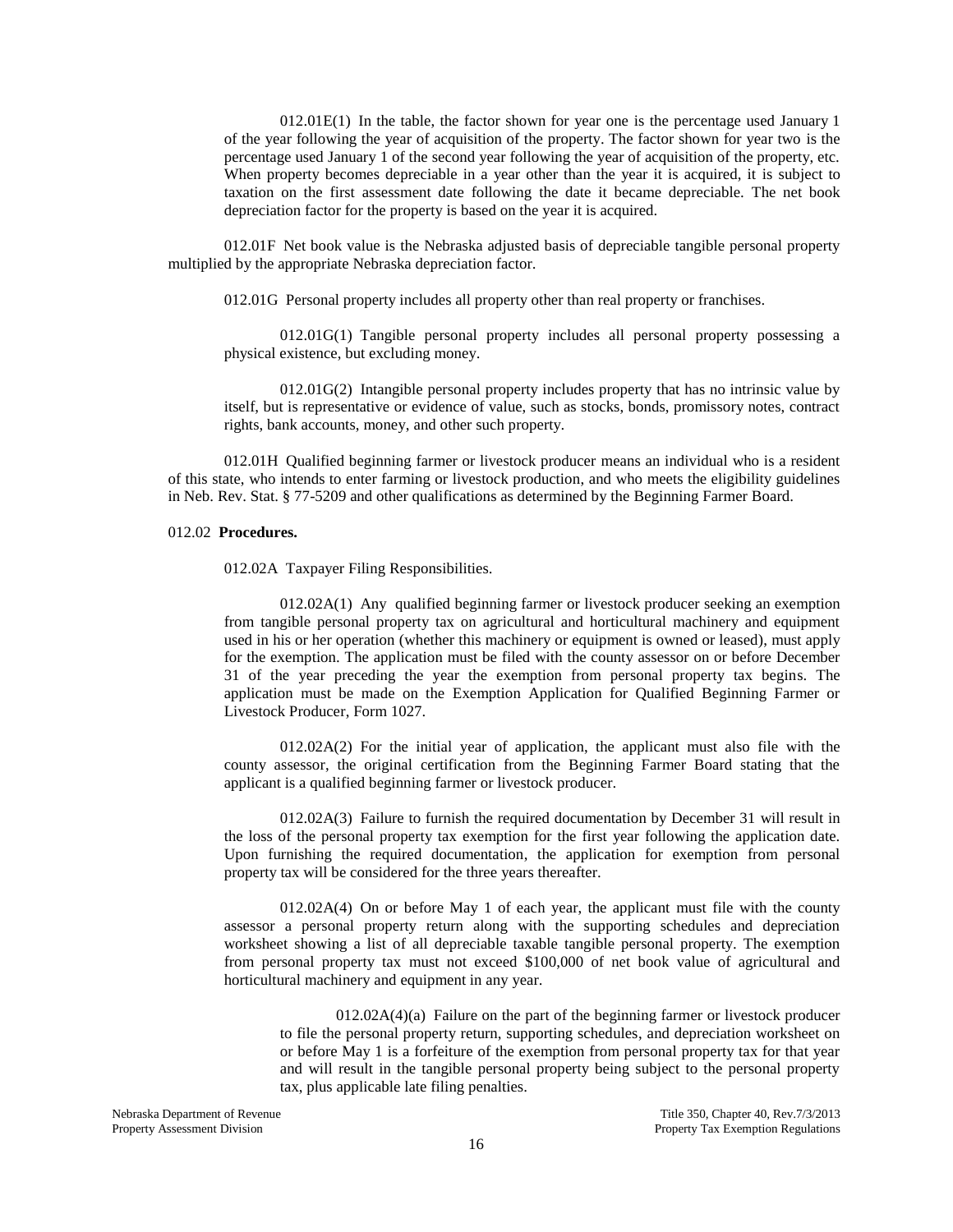$012.02A(4)(b)$  Failure on the part of the beginning farmer or livestock producer to file the personal property return, supporting schedules, and depreciation worksheet on or before May 1 will result in a loss of the year from the three-year period for exemption from personal property tax.

012.02A(5) When the date for filing an application, supporting documentation, personal property return, supporting schedules, depreciation worksheet, or any other requirement falls on a Saturday, Sunday, or legal holiday, the items will be considered timely filed if delivered in person or postmarked on the next business day. The postmark date for any documents mailed using regular U.S. mail will determine the date filed. The certification or registration date of any documents sent by certified or registered mail will determine the postmark date.

012.02A(6) If the exemption from personal property tax is granted or approved by the county assessor, it will continue for a period of three years, or until the applicant discontinues farming or livestock production.

012.02A(7) The Tax Commissioner may request the Attorney General or any county attorney to institute proceedings against any taxpayer or his or her agent for failure to comply with the provisions of any property tax law administered by or subject to the administrative jurisdiction of the Nebraska Department of Revenue.

012.02A(8) For further information on filing a personal property return and taxpayer responsibilities, see Chapter 20, Personal Property Regulations.

012.02B County Assessor's Powers and Duties.

012.02B(1) The county assessor, upon receiving an application for exemption and the necessary documentation, as required pursuant to REG-40-012.01A(2), will verify the information regarding the status of the applicant. If all of the information is accurate and complete, and all criteria for the exemption of agricultural and horticultural machinery and equipment are met, the county assessor will approve, sign the application, and on or before February 1, send written notification of approval to the applicant. An approved application will remain in effect for three years.

012.02B(2) After approving the exemption, the county assessor will exempt no more than \$100,000 of taxable personal property value in any one year. If the total agricultural and horticultural machinery and equipment schedule exceeds the \$100,000 maximum exemption, the county assessor will show the deduction for the exemption on the agricultural machinery and equipment schedule and carry forward the net taxable valuation to the front of the personal property return. The net taxable valuation of the agricultural and horticultural machinery and equipment, plus the taxable value of other nonexempt depreciable tangible personal property, will be the total taxable value for tangible personal property of the beginning farmer and livestock producer.

012.02B(3) If the application is denied, the county assessor will, on or before February 1, issue notice of his or her action to the applicant. The county assessor will state the reasons why the application was denied.

 $012.02B(3)(a)$  The applicant may protest the denial of the application for exemption to the county board of equalization within 30 days after notice by the county assessor.

## 012.03 **Protests to the County Board of Equalization.**